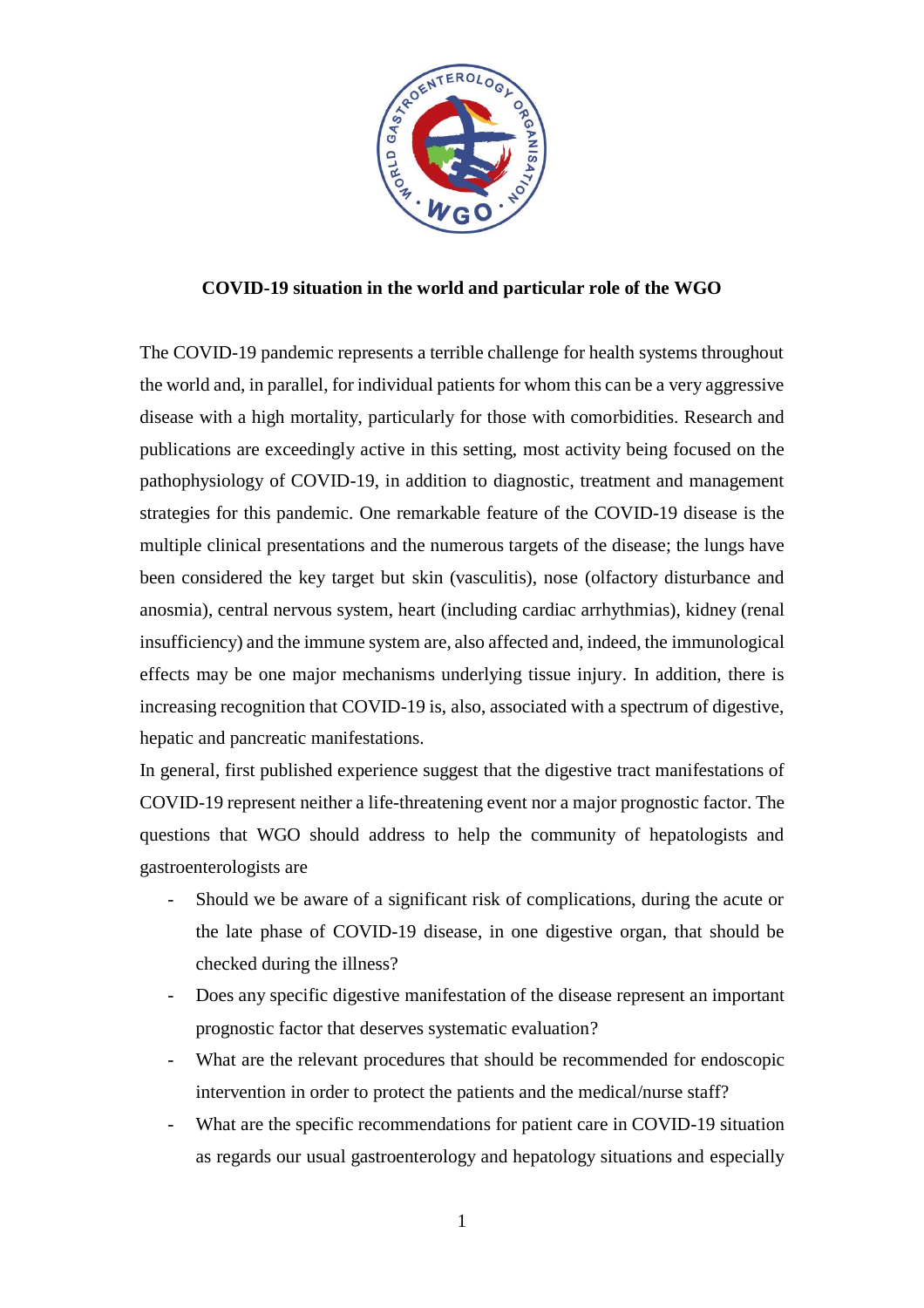immunocompromised patients (liver disease, immunosuppression like transplanted patients, IBD).

National and international recommendations on patient management in the setting of COVID-19 are numerous, efficient and precise. There are also evolving as we learn each day from this disease, so that they will be updated regularly.

The WGO will present the latest version of these recommendations along with links to important supporting information. On the major questions for our specialty, the specific added value of WGO could be proposing alternatives, in different situations of high and limited resources, for the available investigation, treatment and management strategies. This is especially on way with Prof Desmond Leddin on PPE that will soon be added on our website.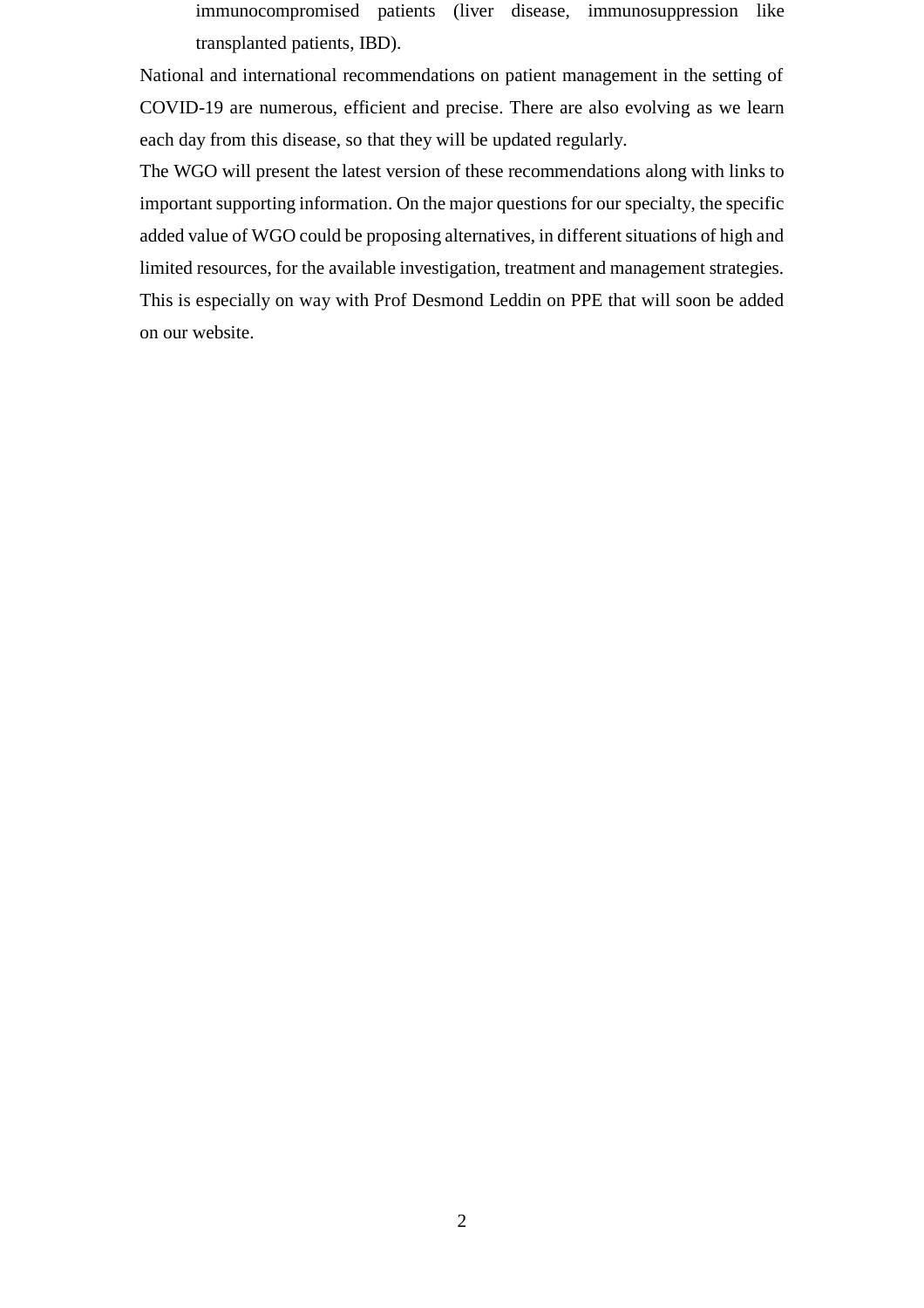## **What are the known gastroenterological manifestations of** COVID-19 **in April 2020?**

It seems from available literature that these manifestations can be classified into 4 main topics

1. **Digestive tract clinical** manifestations seem mostly diarrhea in 2-17 % of cases in different series.<sup>[1, 2]</sup> Anorexia, more frequent, is probably not a specific digestive symptom. At this time no case of acute perforation or severe colitis has been reported. Unpublished experience in France reveals a high frequency of rectal bleeding in older patients, probably attributable to systematic anticoagualtion in at-risk hospitalized patients; however, the underlying disease have not elucidated as only emergent endoscopies are being performed. Interestingly, series reporting the identification of virus in stools suggest that the stool excretion can persist for more than 30 days, often long after nasopharyngeal swabs have become negative; this is important information to take into account when considering lower endosocopic procedures.<sup>[2, 3]</sup>

2. **Liver enzyme** elevation is frequent, detected in up to 40 % of patients, (29-40 %), concerning mostly transaminases.<sup>[1, 4]</sup> At this time no severe hepatitis related to the virus has been described but data are lacking regarding the effect of the virus in patients with chronic liver disease. Clinical cohort studies are underway in most countries to clarify this point.

3. **Pancreatic** biological involvement has been reported in one single study with up to 17% of 52 cases with systematic dosage.[4] However this study includes amylases and lipase abnormality without cut off, and only 5 out of 9 patients presented increase in lipase, without symptoms. Thus, severe or clinically significant pancreatic injury, related to the COVID-19 situation, seems infrequent at least in the acute phase.

4. Are there any **severe digestive complications** directly related to COVID-19? On published experience within and outside China, digestive symptoms are mild and biological abnormalities mostly remain into the  $<$  5 N range.

The published experience, to date. suggests that most COVID-19-associated manifestations affecting the gastrointestinal, pancreatic and hepatobiliary systems are benign; there have been no reports of severe pancreatitis, hepatitis or digestive tract involvement that are clearly related to COVID-19 itself.

However, COVID-19 is a new disease for which there is not, yet, any active therapy and the direct and indirect effects of the coronavirus infection on the digestive system and the potential long-term sequelae have not been documented in detail. Patients requiring intensive care and mechanical ventilation are at risk of stress- and malnutrition-related digestive disease and further studies are urgently needed to understand this better. Furthermore, it is crucial to recognize how COVID-19 will affect our ability to manage digestive diseases in patients with suspected or confirmed disease and, also, how it will affect our ability to provide safe and effective care to all of our patients.

## **References**

1. Cholankeril G, Podboy A, Aivaliotis VI, Tarlow B, Pham EA, Spencer S, Kim D, Hsing A, Ahmed A. High Prevalence of Concurrent Gastrointestinal